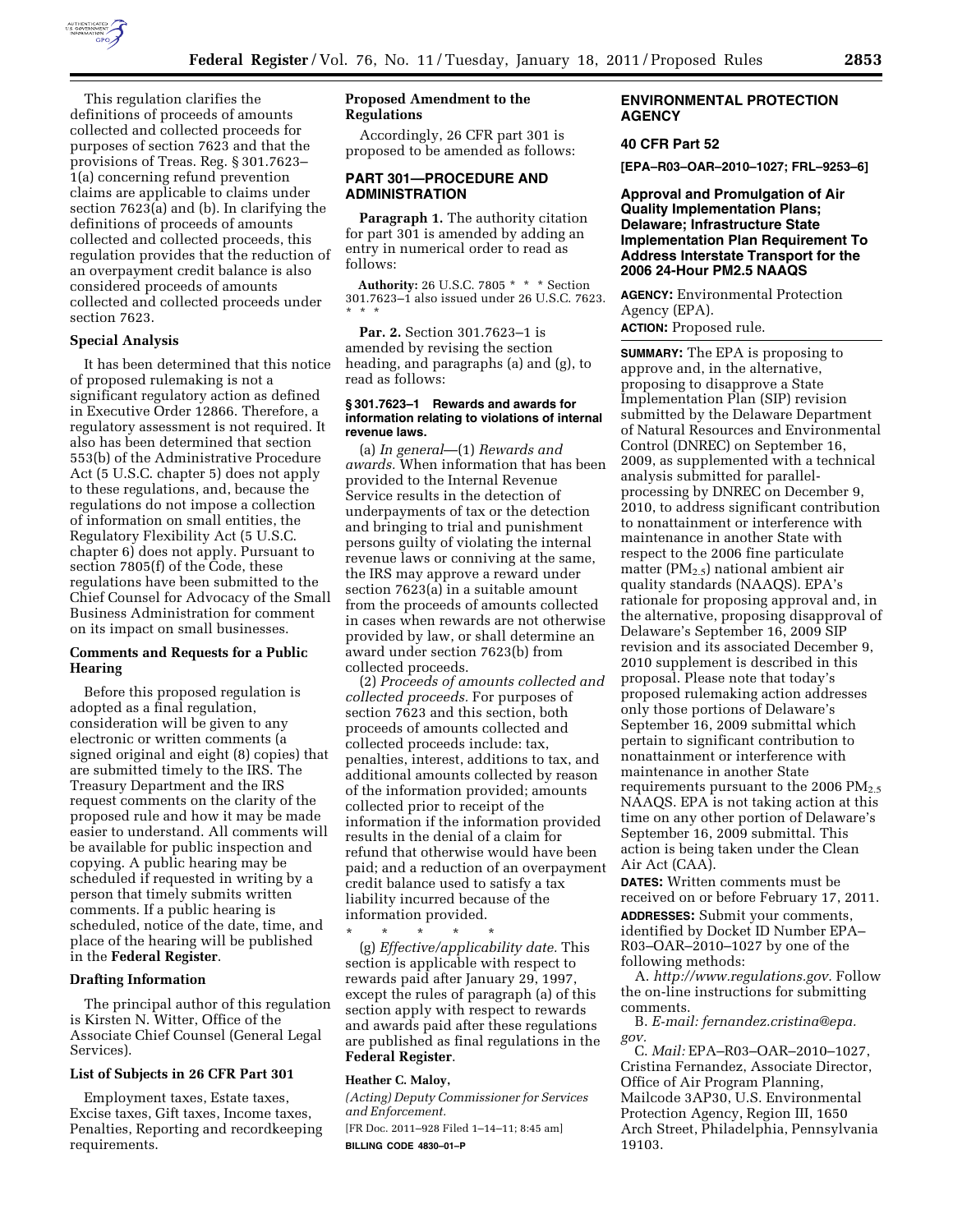D. *Hand Delivery:* At the previouslylisted EPA Region III address. Such deliveries are only accepted during the Docket's normal hours of operation, and special arrangements should be made for deliveries of boxed information.

*Instructions:* Direct your comments to Docket ID No. EPA–R03–OAR–2010– 1027. EPA's policy is that all comments received will be included in the public docket without change, and may be made available online at *[http://www.](http://www.regulations.gov) [regulations.gov,](http://www.regulations.gov)* including any personal information provided, unless the comment includes information claimed to be Confidential Business Information (CBI) or other information whose disclosure is restricted by statute. Do not submit information that you consider to be CBI or otherwise protected through *[http://www.](http://www.regulations.gov) [regulations.gov](http://www.regulations.gov)* or e-mail. The *[http://](http://www.regulations.gov) [www.regulations.gov](http://www.regulations.gov)* Web site is an anonymous access system, which means EPA will not know your identity or contact information unless you provide it in the body of your comment. If you send an e-mail comment directly to EPA without going through *[http://www.](http://www.regulations.gov) [regulations.gov,](http://www.regulations.gov)* your e-mail address will be automatically captured and included as part of the comment that is placed in the public docket and made available on the Internet. If you submit an electronic comment, EPA recommends that you include your name and other contact information in the body of your comment and with any disk or CD–ROM you submit. If EPA cannot read your comment due to technical difficulties and cannot contact you for clarification, EPA may not be able to consider your comment. Electronic files should avoid the use of special characters, any form of encryption, and be free of any defects or viruses.

*Docket:* All documents in the electronic docket are listed in the *<http://www.regulations.gov>* index. Although listed in the index, some information is not publicly available, *i.e.,* CBI or other information whose disclosure is restricted by statute. Certain other material, such as copyrighted material, is not placed on the Internet and will be publicly available only in hard copy form. Publicly available docket materials are available either electronically in *[http://](http://www.regulations.gov) [www.regulations.gov](http://www.regulations.gov)* or in hard copy during normal business hours at the Air Protection Division, U.S. Environmental Protection Agency, Region III, 1650 Arch Street, Philadelphia, Pennsylvania 19103. Copies of the State submittal are available at the Delaware Department of Natural Resources and Environmental

Control, 89 Kings Highway, P.O. Box 1401, Dover, Delaware 19903.

#### **FOR FURTHER INFORMATION CONTACT:**

Ellen Wentworth, (215) 814–2034, or by e-mail at *[wentworth.ellen@epa.gov.](mailto:wentworth.ellen@epa.gov)*  **SUPPLEMENTARY INFORMATION:** 

Throughout this document, whenever "we," "us," or "our" is used, we mean EPA. This section provides additional information by addressing the following:

- I. What action is EPA taking?
- II. What is the background for this action? III. Description of the SIP Revision Submitted
- by the State of Delaware
- IV. What is EPA's evaluation of the State's submittals?
- V. Proposed Action
- VI. Statutory and Executive Order Reviews

#### **I. What action is EPA taking?**

EPA is proposing to approve and, in the alternative, proposing to disapprove a revision to the Delaware SIP submitted by DNREC on September 16, 2009, as supplemented with a technical analysis submitted by DNREC for parallelprocessing on December 9, 2010, to satisfy the infrastructure SIP requirements relating to interstate transport in section  $110(a)(2)(D)(i)(I)$  of the CAA with respect to the 2006  $PM_{2.5}$ NAAQS. The December 9, 2010 supplement to DNREC's September 16, 2009 revision consists of a technical analysis that provides detailed support for Delaware's position that it has satisfied the requirements of CAA section  $110(a)(2)(D)(i)(I)$  with respect to the 2006 PM2.5 NAAQS. The December 9, 2010 supplement to the September 16, 2009 SIP revision was submitted to EPA by DNREC for parallel-processing with a request that it be considered by EPA in taking any rulemaking action on the September 16, 2009 SIP submission. Before EPA takes final action on DNREC's SIP revision to satisfy the infrastructure SIP requirements relating to interstate transport in section  $110(a)(2)(D)(i)(I)$  of the CAA pursuant to the 2006 PM2.5 NAAQS, DNREC will have completed conducting the public participation procedures required by section 110(a) of the CAA on the December 9, 2010 supplement to its September 16, 2009 SIP revision. Once those procedures are completed, DNREC will formally submit the technical analysis to EPA, along with all required administrative documentation, as a final supplement to the September 16, 2009 SIP revision. Delaware's December 9, 2010 request for parallel-processing of the technical analysis was done pursuant to the procedures of 40 CFR Part 51 Appendix v at section 2.3.

It should be noted that this proposed rulemaking action addresses only those

portions of Delaware's September 16, 2009 submittal which address the  $110(a)(2)(D)(i)(I)$  requirements relating to significant contribution to nonattainment or interference with maintenance in another State with respect to the 2006 PM2.5 NAAQS. At this time, EPA is not taking action on any additional requirements of section  $110(a)(2)(D)(i)$  or on any other portions of Delaware's September 16, 2009 submittal.

### **II. What is the background for this action?**

On October 17, 2006 (71 FR 61144), EPA revised the 24-hour average  $PM_{2.5}$ primary and secondary NAAQS from 65 micrograms per cubic meter  $(\mu g/m^3)$  to 35 μg/m3 which became effective on December 18, 2006. Section 110(a)(1) of the CAA requires States to submit infrastructure SIP revisions to address a new or revised NAAQS within three years after promulgation of such standards, or within such shorter period as EPA may prescribe.1 As provided by section  $110(k)(2)$ , within 12 months of a determination that a SIP submittal is complete under section 110(k)(1), the Administrator shall act on the plan. As authorized in section 110(k)(3) of the CAA, where portions of the State submittals are severable, EPA may propose to approve only those severable portions of the submittals that meet the requirements of the CAA. When the deficient provisions are not severable from all of the submitted provisions, EPA must propose disapproval of the submittals, consistent with section 110(k)(3) of the CAA.

Section 110(a)(2) lists the elements that such new infrastructure SIPs must address, as applicable, including section  $110(a)(2)(D)(i)$ , which pertains to interstate transport of certain emissions. On September 25, 2009, EPA issued its ''Guidance on SIP Elements Required Under Sections 110(a)(1) and (2) for the 2006 24-Hour Fine Particle  $(PM_{2.5})$ NAAQS'' (hereafter the 2009 Guidance). EPA developed the 2009 Guidance to inform States making submissions to meet the requirements of section 110, including 110(a)(2)(D)(i) for the revised 2006 24-hour PM2.5 NAAQS due on September 16, 2009.

As identified in EPA's 2009 Guidance, the ''good neighbor'' provisions in section  $110(a)(2)(D)(i)$  require each State

<sup>&</sup>lt;sup>1</sup> The rule for the revised PM<sub>2.5</sub> NAAQS was signed by the Administrator and publically disseminated on September 21, 2006. Because EPA did not prescribe a shorter period for 110(a) infrastructure SIP submittals, these submittals for the 2006 24-hour NAAQS were due on September 21, 2009, three years from the September 21, 2006 signature date.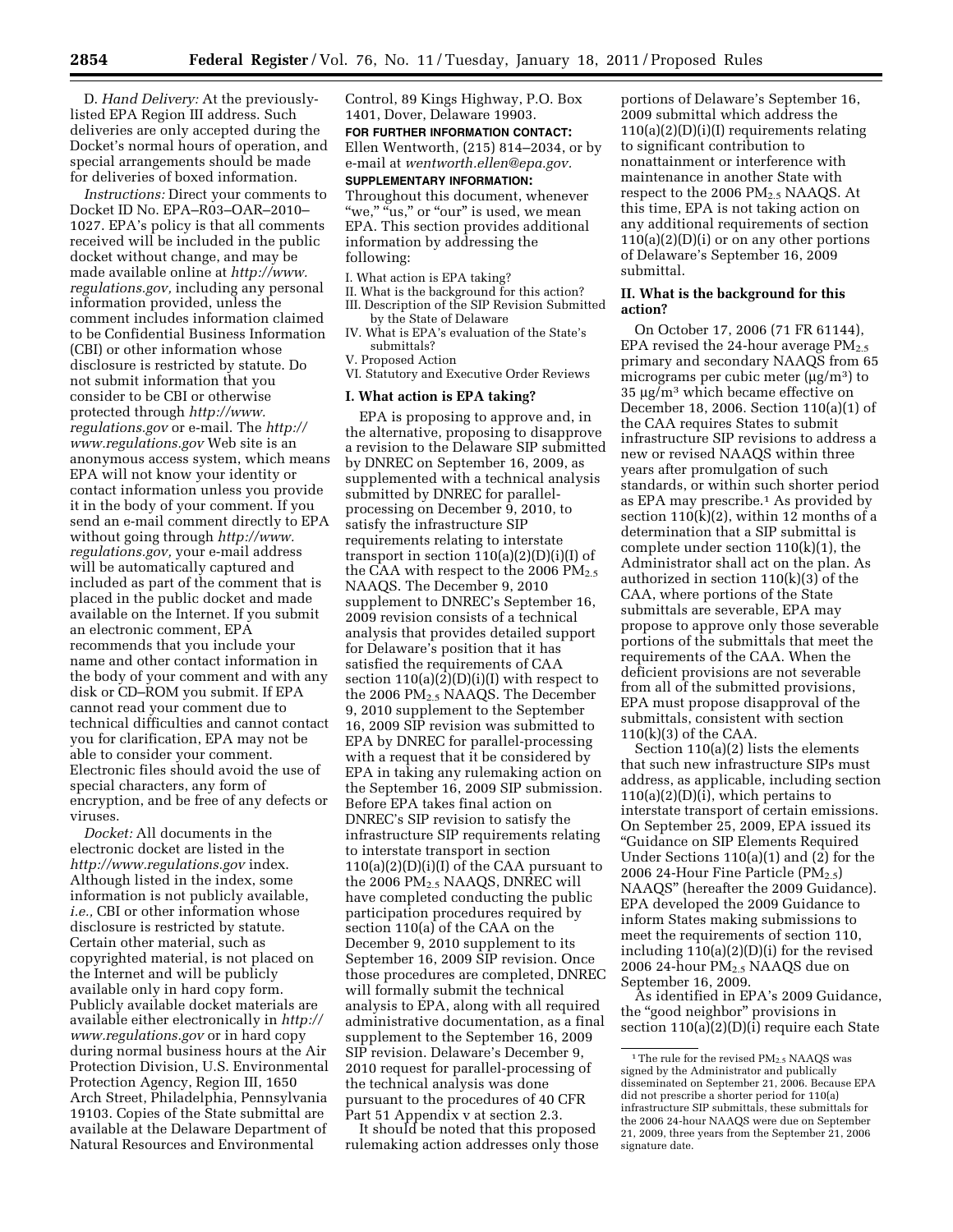to submit a SIP that prohibits emissions that adversely affect another State in the ways contemplated in the statute. Section 110(a)(2)(D)(i) contains four distinct requirements related to the impacts of interstate transport. The SIP must prevent sources in the State from emitting pollutants in amounts which will: (1) Contribute significantly to nonattainment of the NAAQS in other States; (2) interfere with maintenance of the NAAQS in other States; (3) interfere with provisions to prevent significant deterioration of air quality in other States; or (4) interfere with efforts to protect visibility in other States.

In its 2009 Guidance, EPA indicated that SIP submissions from States pertaining to the "significant contribution'' and ''interfere with maintenance'' requirements of section 110(a)(2)(D)(i) must contain adequate provisions to prohibit air pollutant emissions from within the State that contribute significantly to nonattainment or interfere with maintenance of the NAAQS in any other State. EPA further indicated that the State's submission must explain whether or not emissions from the State have this impact and, if so, address the impact. EPA stated that the State's conclusion must be supported by an adequate technical analysis. EPA recommended the various types of information that could be relevant to support the State SIP submission, such as information concerning emissions in the State, meteorological conditions in the State and the potentially impacted States, monitored ambient concentrations in the State, and air quality modeling. Furthermore, EPA indicated that States should address the ''interfere with maintenance'' requirement independently, which requires an evaluation of impacts on areas of other States that are meeting the 2006 24-hour  $PM<sub>2.5</sub> NAAQS$ , not merely areas designated nonattainment. Lastly, in the 2009 Guidance, EPA stated that States could not rely on the Clean Air Interstate Rule (CAIR) to comply with the CAA section  $110(a)(2)(D)(i)$ requirements for the 2006 24-hour  $PM_{2.5}$ NAAQS because CAIR does not address this NAAQS.

EPA promulgated CAIR on May 12, 2005 (*See* 70 FR 25162). The CAIR required States to reduce emissions of sulfur dioxide  $(SO<sub>2</sub>)$ , and nitrogen oxides ( $NO<sub>X</sub>$ ) that significantly contribute to, and interfere with maintenance of the 1997 NAAQS for PM2.5 and/or ozone in any downwind State. The CAIR was intended to provide States covered by the rule with a mechanism to satisfy their CAA section  $110(a)(2)(D)(i)(I)$  obligations to

address significant contribution to downwind nonattainment and interference with maintenance in another State with respect to the 1997 ozone and PM2.5 NAAQS. Many States adopted CAIR's provisions and submitted SIPs to EPA to demonstrate compliance with CAIR's requirements in satisfaction of their  $110(a)(2)(D)(i)(I)$ obligations for those two criteria pollutants.

EPA was sued by a number of parties on various aspects of CAIR, and on July 11, 2008, the U.S. Court of Appeals for the District of Columbia Circuit issued its decision to vacate and remand both CAIR and the associated CAIR Federal Implementation Plan (FIP) in their entirety. *North Carolina* v. *EPA,* 531 F.3d 836 (DC Cir. Jul. 11, 2008). However, in response to EPA's petition for rehearing, the Court issued an order remanding CAIR to EPA without vacating either CAIR or the CAIR FIPs. *North Carolina* v. *EPA,* 550 F.3d 1176 (DC Cir. Dec. 23, 2008). The Court thereby left CAIR in place in order to ''temporarily preserve the environmental values covered by CAIR'' until EPA replaces it with a rule consistent with the Court's opinion. *Id.* at 1178. The Court directed EPA to ''remedy CAIR's flaws'' consistent with its July 11, 2008, opinion, but declined to impose a schedule on EPA for completing that action. *Id.* 

In order to address the judicial remand of CAIR, on August 2, 2010, EPA proposed a new rule to address interstate transport pursuant to section  $110(a)(2)(D)(i)(I)$ , the "Federal Implementation Plans to Reduce Interstate Transport of Fine Particulate Matter and Ozone'' (hereafter the Transport Rule).<sup>2</sup> As part of the proposed Transport Rule, EPA specifically examined the section 110(a)(2)(D)(i)(I) requirement that emissions from sources in a State must not ''significantly contribute to nonattainment'' and ''interfere with maintenance" of the 2006 24-hour  $PM_{2.5}$ NAAQS by other States. The modeling performed by EPA for the proposed Transport Rule indicates that emissions from the State of Delaware significantly contribute to nonattainment or interfere with maintenance of the 2006 24-hour PM2.5 NAAQS in another State. The Transport Rule Federal Implementation Plan, (hereafter the Transport Rule FIP), as proposed, thus covers the State of Delaware.

The State of Delaware had not expected to be subject to or covered by the proposed Transport Rule FIP. The State's expectation that it would not be covered was based on its periodic emission inventories (PEI) for  $PM_{2.5}$  and three Delaware regulations that had been approved by EPA into the Delaware SIP to control PM<sub>2.5</sub> precursor emissions. On September 16, 2009, Delaware submitted a SIP revision to address the section  $110(a)(2)(D)(i)(I)$ requirement that emissions from sources in a State must not "significantly" contribute to nonattainment'' and ''interfere with maintenance'' of the 2006 24-hour  $PM<sub>2.5</sub> NAAGS$  in another State. The State of Delaware's expectation was and is that EPA would approve that SIP revision.

On October 1, 2010, DNREC submitted timely, extensive comments to the rulemaking docket of the proposed Transport Rule FIP (*see*  Docket ID No. EPA–HQ–OAR–2009– 0491). These comments identify several errors and omissions which DNREC believes were made by EPA in the modeling and analyses performed for the proposed Transport Rule FIP with regard to the State of Delaware. It is DNREC's contention that once EPA fully considers its October 1, 2010 comments submitted on the proposed Transport Rule FIP, that EPA will conclude that the State of Delaware does not contribute to nonattainment and does not interfere with maintenance of the 2006 24-hour  $PM<sub>2.5</sub> NAAQS$  in another State. It is Delaware's position that its SIP approved rules in conjunction with applicable Federal rules achieve emission reductions in  $PM_{2.5}$  precursors such that emissions from the State of Delaware neither significantly contribute to any other State's nonattainment of the 2006 PM<sub>2.5</sub> NAAQS nor interfere with the ability of any other State to attain the 2006  $PM_{2.5}$ NAAQS. Further, Delaware contends that existing Federal rules (not including CAIR) and State rules approved into its existing SIP, keep Delaware's emissions below the caps that EPA proposed to set for the State of Delaware in the proposed Transport Rule FIP. Both DNREC's comments on the proposed Transport Rule and its December 9, 2010 supplemental technical analysis include comprehensive documentation of the emissions of  $SO<sub>2</sub>$  and  $NO<sub>x</sub>$  from Delaware's PEI, and a thorough explanation of the differences between the PEI and the emissions in the National Emissions Inventory (NEI) used by EPA in performing the modeling and analyses in support of the

<sup>2</sup>*See* ''Federal Implementation Plans to Reduce Interstate Transport of Fine Particulate Matter and Ozone; Proposed Rule,'' 75 FR 45210 (August 2, 2010).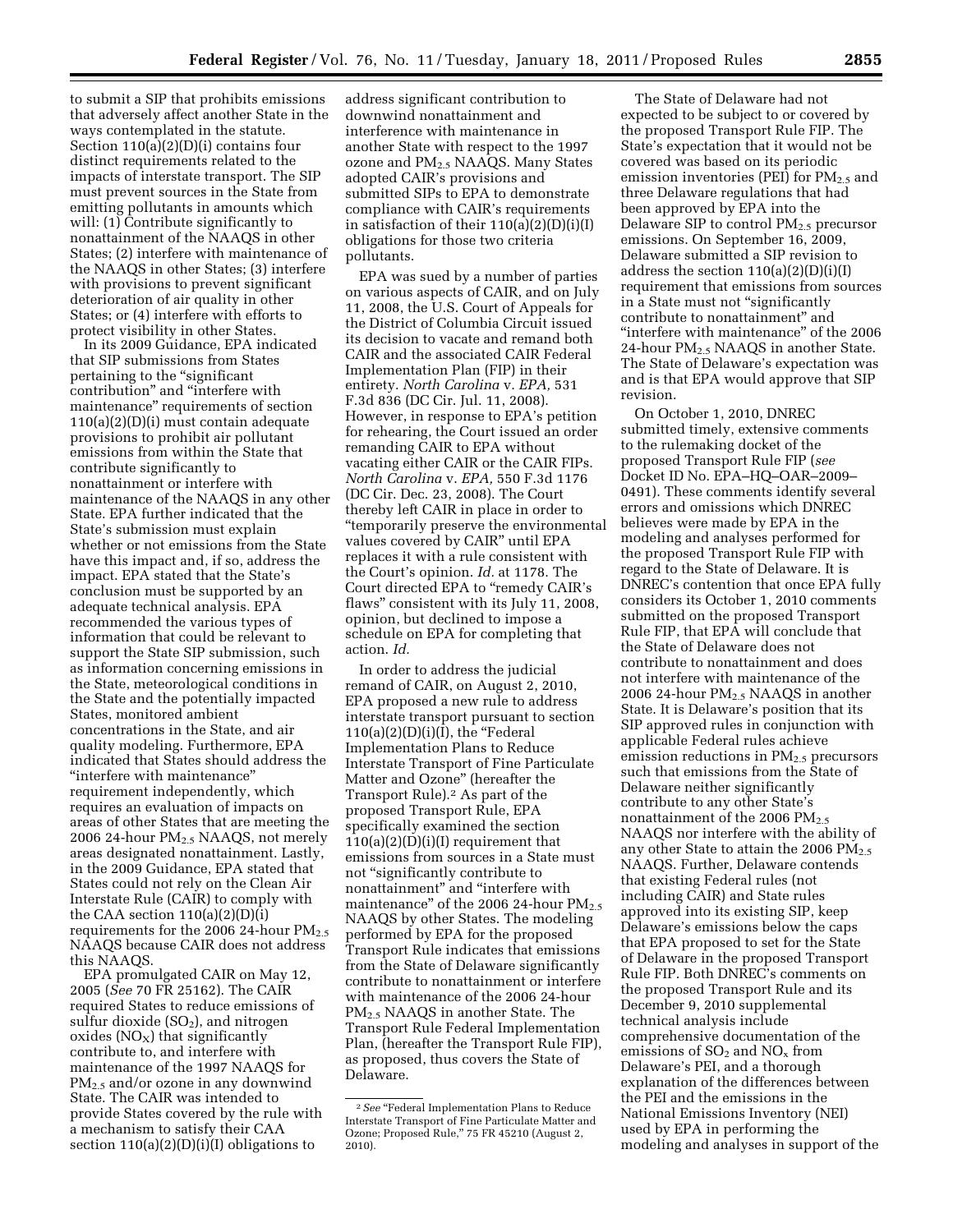proposed Transport Rule. The DNREC contends that the State of Delaware should not be subject to and covered by the final Transport Rule FIP, and that EPA should approve its September 16, 2009 SIP submittal as supplemented by the technical analysis submitted on December 9, 2010.

# **III. Description of the SIP Revision Submitted by the State of Delaware**

In order to meet the ''three-years from promulgation due date'' of September 16, 2009 for submittal of the infrastructure SIP elements required by section 110(a)(1) of the CAA for the 2006 PM2.5 NAAQS promulgated on September 16, 2006; on September 16, 2009, the State of Delaware submitted a SIP revision to address the infrastructure requirements of section 110(a)(2)(D)(i)(I) for the 2006  $PM_{2.5}$ NAAQS. Because EPA's ''Guidance on SIP Elements Required Under Sections 110(a)(1) and (2) for the 2006 24-Hour Fine Particle (PM<sub>2.5</sub>) NAAQS" was not issued until September 25, 2009, DNREC contends it could not have met the September 16, 2009 statutory due date had it waited for EPA's guidance to prepare and submit its infrastructure SIPs for the 2006 PM2.5 NAAQS. The DNREC makes the point that until the 2009 Guidance was issued, Delaware was not aware that a technical analysis was required to be part of a SIP submittal to satisfy section 110(a)(2)(D)(i)(I) for the 2006  $PM_{2.5}$ NAAQS. It is DNREC's contention that its October 1, 2010 comments submitted to EPA on the proposed Transport Rule (*see* Docket ID No. EPA–HQ–OAR– 2009–0491) meet the 2009 Guidance's requirement for a technical analysis in support of its September 16, 2009 SIP submittal to satisfy section 110(a)(2)(D)(i)(I) for the 2006  $PM_{2.5}$ NAAQS. Despite this contention and in the best interests of the State of Delaware, DNREC submitted a supplement to its September 16, 2009 submittal dated December 9, 2010 which consists of a technical analysis to support the September 16, 2009 submittal. The DNREC's December 9, 2010 supplement uses the comments, data, and information submitted by Delaware on the proposed Transport Rule to form the basis of a technical analysis in support of its September 16, 2009 SIP revision to comply with EPA's September 25, 2009 Guidance. In its September 16, 2009 and December 9, 2010 submissions, DNREC indicates that the State of Delaware has complied with the section  $110(a)(2)(D)(i)(I)$ requirements of the CAA, addressing interstate transport for the 2006  $PM_{2.5}$ NAAQS, through promulgation of:

A. 7 DE Admin. Code 1146, Electric Generating Unit Multi-Pollutant Regulation,

B. 7 DE Admin. Code 1142, Section 2, Control of  $NO<sub>x</sub>$  Emissions from Industrial Boilers and Process Heaters at Petroleum Refineries, and

C. 7 DE Admin. Code 1148, Control of Stationary Combustion Turbine Electric Generating Unit Emissions.

Each of the above regulations imposes a level of control based upon Best Available Control Technology (BACT), and significantly reduces emissions from Delaware's largest Electric Generating Units (EGUs), industrial boilers, and peaking units. These regulations have been approved by the EPA as revisions to Delaware's SIP.3

Both Delaware's entire September 16, 2009 SIP submittal and the entire December 9, 2010 supplement to the September 16, 2009 submittal are included in the rulemaking docket for today's proposed action (*see* Docket ID No. EPA–R03–OAR–2010–1027). As previously stated, it is Delaware's position that its SIP-approved rules in conjunction with applicable Federal rules (not including CAIR) achieve emission reductions in  $PM<sub>2.5</sub>$  precursors such that emissions from the State of Delaware neither significantly contribute to any other State's nonattainment of the 2006 PM<sub>2.5</sub> NAAQS nor interfere with the ability of any other State to attain the 2006  $PM_{2.5}$ NAAQS. Further, Delaware contends that these emission reductions keep Delaware's emissions below the caps EPA proposed to set for the State of Delaware in the proposed Transport Rule.

### **IV. What is EPA's evaluation of the State's submittals?**

On September 16, 2009, the State of Delaware submitted a SIP revision to address the requirements of section 110(a)(1) and section 110(a)(2)(A)–(M) of the CAA, pursuant to the 2006 PM<sub>2.5</sub> NAAQS. EPA subsequently published a

**Federal Register** notice on June 3, 2010 (75 FR 31340) proposing approval of certain elements, or portions thereof, of Delaware's SIP submittals for the 1997 8-hour ozone and the 1997 and 2006 PM2.5 NAAQS. At that time, EPA did not take any proposed action on any portion of Delaware's SIP submittals to address the section  $110(a)(2)(D)(i)(I)$ requirements for the 1997 ozone or the 1997 and 2006 PM2.5 NAAQS. Today's action is proposing approval and, in the alternative, proposing disapproval of that portion of Delaware's September 16, 2009 submittal, as supplemented on December 9, 2010, pertaining to the section 110(a)(2)(D)(i)(I) requirements relating to significant contribution to nonattainment or interference with maintenance with respect to the 2006 PM2.5 NAAQS.

Delaware has determined that it has complied with the requirements of section  $110(a)(2)(D)(i)(I)$  for the 2006 PM2.5 NAAQS, through the promulgation of its SIP-approved regulations to reduce  $PM_{2.5}$  precursor emissions of  $SO<sub>2</sub>$  and  $NO<sub>X</sub>$  from EGUs, industrial boilers, and peaking units. Delaware started with the assumption that it did significantly impact downwind areas and moved forward and regulated  $NO<sub>X</sub>$  and  $SO<sub>2</sub>$  emissions from its large EGU and industrial boilers including EGUs with small annual emissions, but high daily emissions (typically referred to as high energy demand day units) with BACT level controls. Because of this, Delaware believes it has clearly mitigated transport and has adequately addressed CAA section  $110(a)(2)(D)(i)(I)$ requirements for the 2006  $PM_{2.5}$ NAAQS.

On August 2, 2010 (75 FR 45210), EPA proposed a Transport Rule FIP that would, if finalized as proposed, identify the emission reductions needed in 32 States in the eastern United States to prohibit air pollutant emissions from sources within a State from significantly contributing to nonattainment in or interfering with maintenance of the NAAQS in any other State. The proposed Transport Rule would replace CAIR and would address the section  $110(a)(2)(D)(i)(I)$  requirements for the 2006 PM2.5 NAAQS. The modeling and analyses conducted by EPA for the proposed Transport Rule FIP indicated that emissions from Delaware significantly contribute to nonattainment or interfere with maintenance of the 2006  $PM<sub>2.5</sub> NAAQS$ in downwind areas. Therefore, Delaware is among those States identified in the proposed Transport Rule FIP as significantly contributing to nonattainment or interfering with

<sup>3</sup>Regulation 1146—Electric Generating Unit Multi-Pollutant Regulation. Final rule published August 28, 2008 (73 FR 50723), effective September 29, 2008. Regulation 1148—Control of Stationary Combustion Turbine Electric Generating Unit Emissions. Final rule published November 10, 2008 (73 FR 66554), effective December 10, 2008. Regulation 1142, Section 2—Control of Nitrogen Oxide Emissions from Industrial Boilers and Process Heaters at Petroleum Refineries. Final rule published on June 4, 2010 (75 FR 31711), effective July 6, 2010. Correction notice done (for table) on June 10, 2010 (75 FR 32858). Note: Regulation 1142 was not referred to in DNREC's September 16, 2009 submittal as it was adopted by Delaware on October 14, 2009, effective November 11, 2009, and SIP approved on June 4, 2010. It is referred to in DNREC's December 9, 2010 supplemental submittal as another regulation imposing BACT level controls for PM2.5 precursors and SIP-approved by EPA.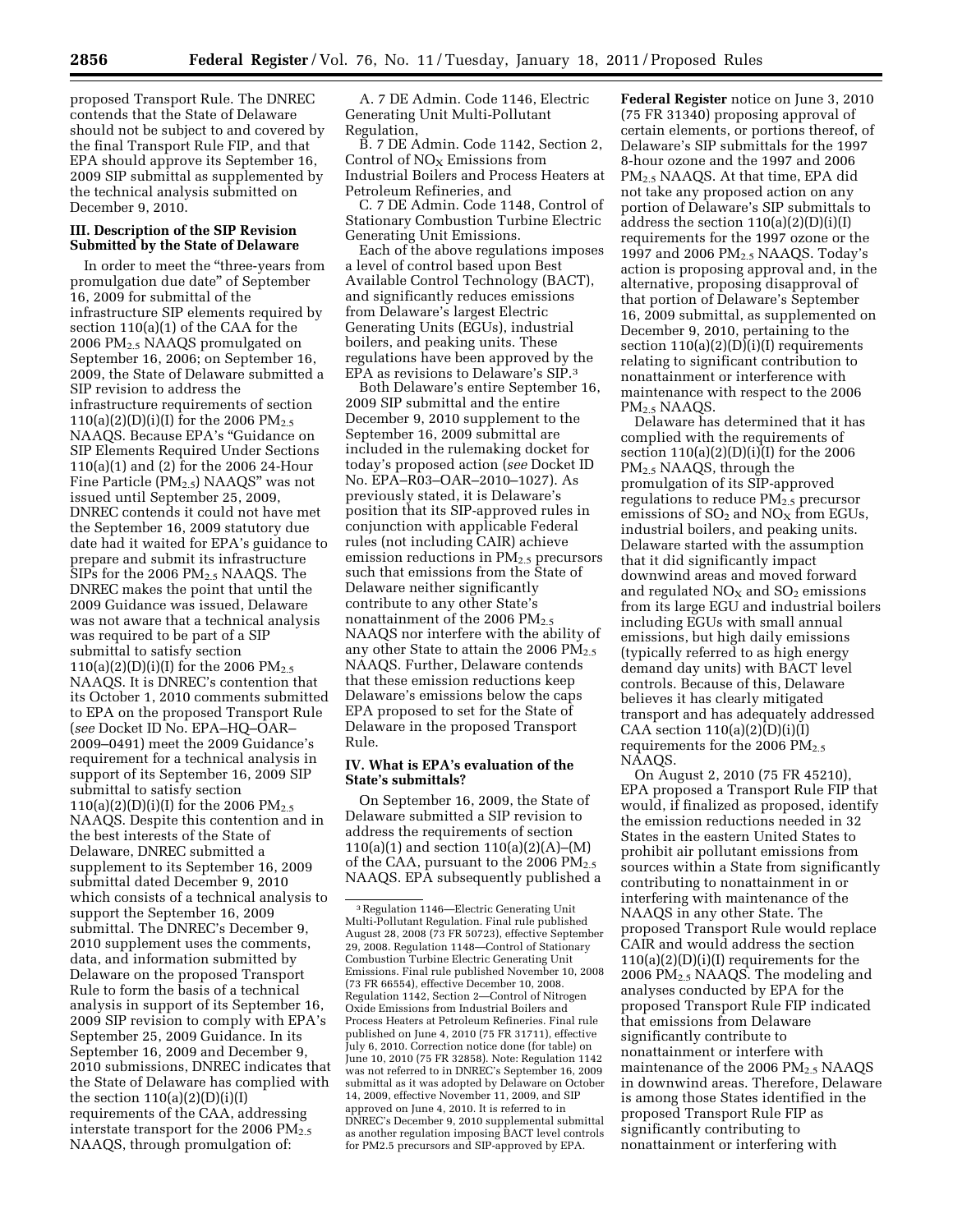maintenance in downwind States. EPA received significant comments on this rulemaking from the State of Delaware and others, and is in the process of reviewing those comments. As noted previously, DNREC submitted extensive comments and technical data to support its contention that the State of Delaware has been inappropriately named as a State that needs to be covered by the proposed Transport Rule FIP. EPA will be considering and responding to the comments submitted by Delaware on the proposed Transport Rule in the context of that rulemaking.

Delaware's December 9, 2010 supplemental technical analysis in support of its September 16, 2009 SIP revision includes information and data to support its assertion that the 2005 base year emission inventories that EPA used in its analysis of Delaware's contribution to downwind nonattainment and maintenance areas were flawed. Delaware asserts that the emissions inventories used by EPA were significantly higher than those Delaware submitted to EPA in its 2005 PEI. Delaware also asserts that EPA failed to consider emission reductions required by a number of Delaware rules that have been approved by EPA into the State SIP. In its supplemental technical analysis, Delaware contends, therefore, that EPA's projections of Delaware's 2012 emissions are inflated. If correct data had been used, Delaware asserts, the methodology used by EPA in the proposed Transport Rule FIP to identify States with emissions that significantly contribute to nonattainment or interfere with maintenance of the 2006  $PM_{2.5}$ NAAQS in other States would demonstrate that Delaware has no such emissions. The DNREC also contends that if correct data were used, EPA's 2012 base case EGU  $SO<sub>2</sub>$  emissions projections would be lower than the  $SO<sub>2</sub>$ budgets EPA proposed to establish for EGUs in Delaware in the proposed Transport Rule FIP. In addition, DNREC contends EPA's Integrated Planning Model (IPM) 2012 EGU  $NO<sub>X</sub>$  emission projections for Delaware are less than the  $NO<sub>X</sub>$  budgets EPA proposed to establish for Delaware in the proposed Transport Rule FIP. For these additional reasons, DNREC argues EPA should not have proposed to include Delaware in the proposed Transport Rule FIP and should not include Delaware in the final Transport Rule FIP.

As stated previously, DNREC's October 1, 2010 comments on the proposed Transport Rule FIP, including its documentation of the corrections that it contends should be made to the 2005 emission inventories and the 2012 projection inventories for all sectors of

PM2.5 precursors, are in the docket for that proposed rulemaking (*see* Docket ID No. EPA–HQ–OAR–2009–0491) and form the basis for Delaware's conclusion that it should not be among the States covered by the final Transport Rule FIP. Copies of Delaware's September 16, 2009 SIP submittal and the entire technical analysis submitted by DNREC as a supplement to that SIP on December 9, 2010 are included in the docket for this proposed rulemaking (*see* Docket ID No. EPA–R03–OAR– 2010–1027). That technical analysis also includes Delaware's documentation of the corrections that it contends should be made to the 2005 emission inventories and the 2012 projection inventories for all sectors of PM2.5 precursors in support of its conclusion that it should not be among the States covered by the final Transport Rule FIP and that its September 16, 2009 SIP revision, as supplemented on December 9, 2010, should be approved as satisfying the section  $110(a)(2)(D)(i)(I)$ infrastructure SIP requirement for the 2006 PM2.5 NAAQS.

EPA is considering the comments it received on the August 2, 2010 proposed Transport Rule FIP including those from the State of Delaware. EPA is in the process performing additional modeling and making technical adjustments to its analyses pursuant to the comments received before promulgating the final Transport Rule FIP. Final determinations regarding which States are covered by the Transport Rule FIP and what reductions are necessary in the covered States will be made in the final Transport Rule FIP. Today's rulemaking proposes to approve and, in the alternative, proposes to disapprove Delaware's September 16, 2009 SIP submittal as supplemented on December 9, 2010. The final action on this SIP revision will take into consideration the results of the additional modeling performed and technical adjustments made by EPA pursuant to the comments received on the proposed Transport Rule FIP. Should EPA's updated modeling and the technical adjustments to our analyses lead us to conclude that the State of Delaware should not be subject to or covered by the final Transport Rule FIP, it is our intention to take final action to approve Delaware's September 16, 2009 SIP as supplemented on December 9, 2010. Should EPA's updated modeling and technical adjustments to our analyses for the Transport Rule lead us to conclude that even after consideration of all comments submitted by DNREC, the State of Delaware significantly contributes to

nonattainment or interferes with maintenance of the 2006  $PM<sub>2.5</sub> NAAOS$ in any other State, it is EPA's intention to disapprove the September 16, 2009 SIP as supplemented on December 9, 2010.

EPA is soliciting public comments on the issues discussed in this document. These comments will be considered before taking final action. Comments may be submitted as explained in the **ADDRESSES** portion of this proposed rulemaking notice.

## **V. Proposed Action**

EPA is proposing to approve and, in the alternative, proposing to disapprove the portion of Delaware's SIP revision submitted on September 16, 2009 as supplemented on December 9, 2010 pursuant to the section  $110(a)(2)(D)(i)(I)$ requirements for the 2006 PM<sub>2.5</sub> NAAQS. The December 9, 2010 supplemental submittal is being considered under a procedure called parallel processing, whereby EPA proposes rulemaking action concurrently with the State's procedures for amending its SIP. The final rulemaking action by EPA will occur only after the SIP revision supplement has been formally submitted to EPA for incorporation into the SIP.

As stated previously, if in the course of reviewing and preparing responses to the comments submitted on the proposed Transport Rule including those from DNREC, EPA's additional modeling and the adjustments made to its technical analyses indicate that the State of Delaware should not be subject to or covered by the final Transport Rule FIP, it is EPA's intention to take final action to approve DNREC's September 16, 2009 SIP submission for infrastructure element 110(a)(2)(D)(i)(I) for the 2006  $PM<sub>2.5</sub> NAAQS$  as supplemented on December 9, 2010. Alternatively, if in the course of reviewing and preparing responses to the comments submitted on the proposed Transport Rule including those from DNREC, EPA's additional modeling and the adjustments made to its technical analyses indicate that Delaware should be subject to and covered by the final Transport Rule FIP, it is EPA's intention to take final action to disapprove Delaware's September 16, 2009 SIP submission for infrastructure element  $110(a)(2)(D)(i)(I)$  for the 2006 PM2.5 NAAQS as supplemented on December 9, 2010. EPA is soliciting public comments on the issues discussed in this document. These comments will be considered before taking final action.

Under section 179(a) of the CAA, final disapproval of a submittal that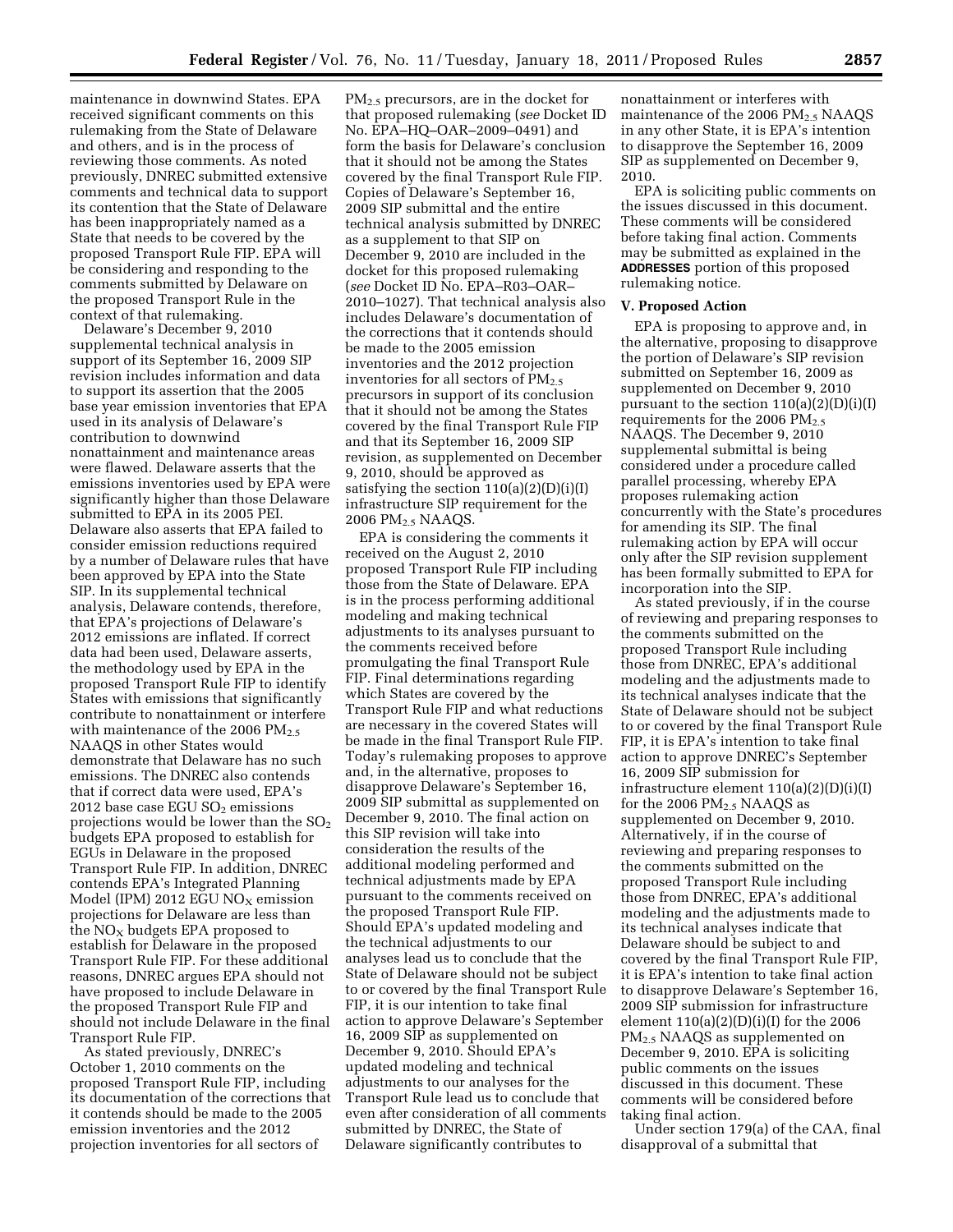addresses a requirement of a part D plan (42 U.S.C.A. sections 7501–7515) or is required in response to a finding of substantial inadequacy as described in section 7410(k)(5) (SIP call) starts a sanctions clock. The provisions in the submittal were not submitted to meet either of those requirements. Therefore, any final EPA action to disapprove Delaware's September 16, 2009 section  $110(a)(2)(D)(i)\bar{I}$  submittal and the accompanying technical analysis, would not trigger any sanctions.

Any full or partial disapproval of a SIP revision triggers the requirement under section 110(c) that EPA promulgate a FIP no later than 2 years from the date of the disapproval unless the State corrects the deficiency, and the Administrator approves the plan or plan revision before the Administrator promulgates such FIP. If EPA were to conclude that the Delaware SIP revision discussed in this notice should be disapproved, the Transport Rule, when final, would be the FIP that EPA would intend to implement for the State.

## **VI. Statutory and Executive Order Reviews**

Under the CAA, the Administrator is required to approve a SIP submission that complies with the provisions of the Act and applicable Federal regulations. 42 U.S.C. 7410(k); 40 CFR 52.02(a). Thus, in reviewing SIP submissions, EPA's role is to act on State law as meeting Federal requirements and does not impose additional requirements beyond those imposed by State law.

## *A. Executive Order 12866, Regulatory Planning and Review*

This proposed action is not a "significant regulatory action" under the terms of Executive Order 12866 (58 FR 51735, October 4, 1993) and is therefore not subject to review under the Executive Order.

## *B. Paperwork Reduction Act*

This proposed action does not impose an information collection burden under the provisions of the Paperwork Reduction Act, 44 U.S.C. 3501 *et seq.,*  because this proposed action under section 110 and subchapter I, part D of the CAA will not in-and-of itself create any new information collection burdens but simply proposes to approve and, in the alternative, proposes to disapprove certain State requirements for inclusion into the SIP. Burden is defined at 5 CFR 1320.3(b).

### *C. Regulatory Flexibility Act*

The Regulatory Flexibility Act (RFA) generally requires an agency to conduct a regulatory flexibility analysis of any

rule subject to notice and comment rulemaking requirements unless the agency certifies that the rule will not have a significant economic impact on a substantial number of small entities. Small entities include small businesses, small not-for-profit enterprises, and small governmental jurisdictions. For purposes of assessing the impacts of today's rule on small entities, small entity is defined as: (1) A small business as defined by the Small Business Administration's (SBA) regulations at 13 CFR 121.201; (2) a small governmental jurisdiction that is a government of a city, county, town, school district or special district with a population of less than 50,000; and (3) a small organization that is any not-for-profit enterprise which is independently owned and operated and is not dominant in its field. After considering the economic impacts of today's proposed rule on small entities, I certify that this proposed action will not have a significant impact on a substantial number of small entities. This proposed rule does not impose any requirements or create impacts on small entities. This proposed action under section 110 and subchapter I, part D of the CAA will not in-and-of itself create any new requirements but simply proposes to approve and, in the alternative, proposes to disapprove certain State requirements for inclusion into the SIP. Accordingly, it affords no opportunity for EPA to fashion for small entities less burdensome compliance or reporting requirements or timetables or exemptions from all or part of the rule. The fact that the CAA prescribes that various consequences (*e.g.,* higher offset requirements) may or will flow from this proposed action does not mean that EPA either can or must conduct a regulatory flexibility analysis for this action. Therefore, this proposed action will not have a significant economic impact on a substantial number of small entities. We continue to be interested in the potential impacts of this proposed rule on small entities and welcome comments on issues related to such impacts.

### *D. Unfunded Mandates Reform Act*

This proposed action contains no Federal mandates under the provisions of Title II of the Unfunded Mandates Reform Act of 1995 (UMRA), 2 U.S.C. 1531–1538 for State, local, or Tribal governments or the private sector. EPA has determined that the proposed action does not include a Federal mandate that may result in estimated costs of \$100 million or more to either State, local, or Tribal governments in the aggregate, or to the private sector. This action

proposes to approve and, in the alternative, proposes to disapprove preexisting requirements under State or local law, and imposes no new requirements. Accordingly, no additional costs to State, local, or Tribal governments, or to the private sector, result from this action.

### *E. Executive Order 13132, Federalism*

Executive Order 13132, entitled ''Federalism'' (64 FR 43255, August 10, 1999), requires EPA to develop an accountable process to ensure ''meaningful and timely input by State and local officials in the development of regulatory policies that have Federalism implications." "Policies that have Federalism implications'' is defined in the Executive Order to include regulations that have ''substantial direct effects on the States, on the relationship between the national government and the States, or on the distribution of power and responsibilities among the various levels of government.'' This proposed action does not have Federalism implications. It will not have substantial direct effects on the States, on the relationship between the national government and the States, or on the distribution of power and responsibilities among the various levels of government, as specified in Executive Order 13132, because it merely proposes to approve and, in the alternative, proposes to disapprove certain State requirements for inclusion into the SIP and does not alter the relationship or the distribution of power and responsibilities established in the CAA. Thus, Executive Order 13132 does not apply to this proposed action.

### *F. Executive Order 13175, Coordination With Indian Tribal Governments*

This proposed action does not have Tribal implications, as specified in Executive Order 13175 (65 FR 67249, November 9, 2000), because the SIP EPA is proposing to approve and, in the alternative, proposing to disapprove would not apply in Indian country located in the State, and EPA notes that it will not impose substantial direct costs on Tribal governments or preempt Tribal law. Thus, Executive Order 13175 does not apply to this action.

# *G. Executive Order 13045, Protection of Children From Environmental Health Risks and Safety Risks*

EPA interprets Executive Order 13045 (62 FR 19885, April 23, 1997) as applying only to those regulatory actions that concern health or safety risks, such that the analysis required under section 5–501 of the Executive Order has the potential to influence the